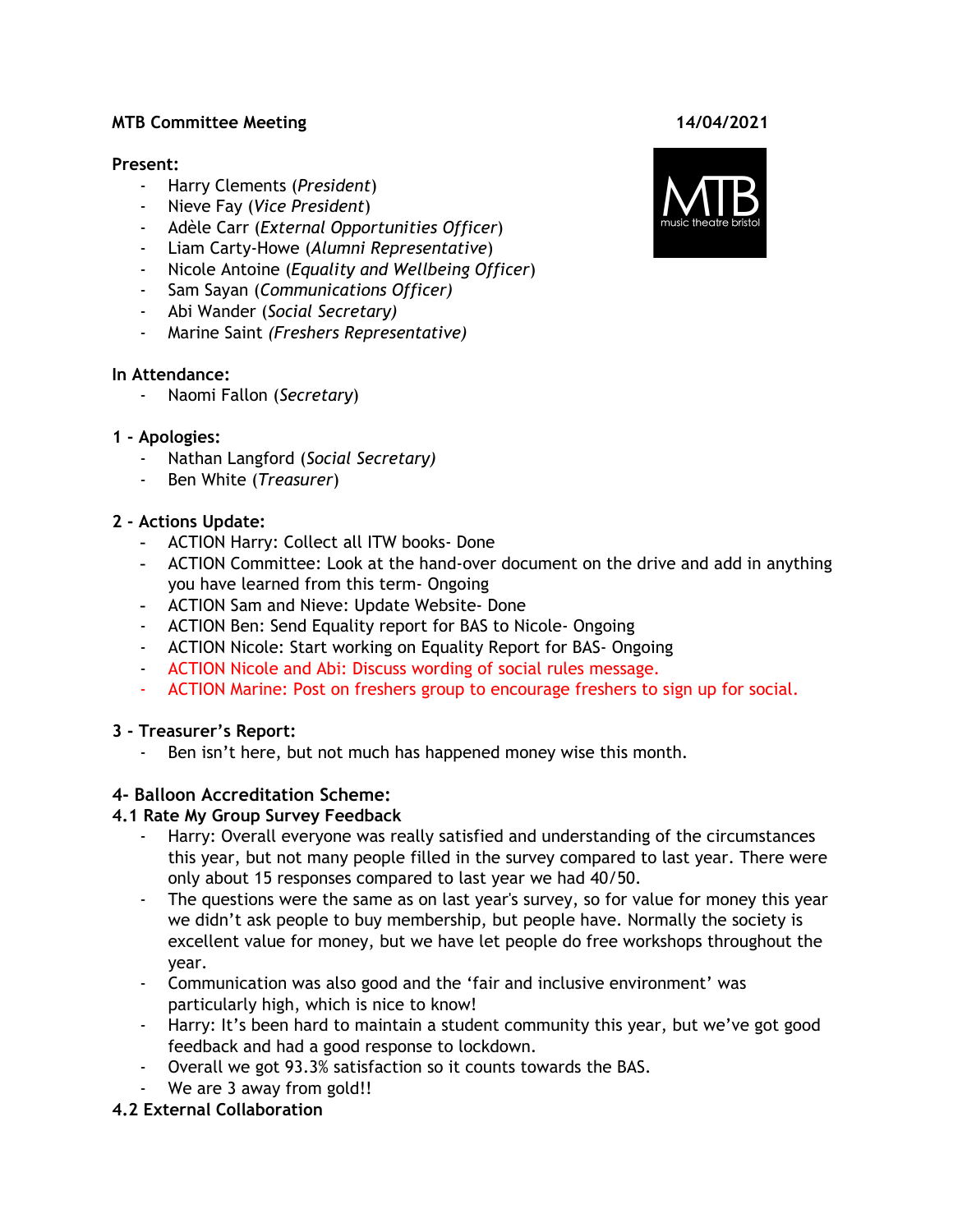- Harry: IUMTF competition should be fine for this! Maybe also the alumni events if not.

# **4.3 Equality**

- Discussed in Section 8 with Nicole.

# **4.4 Environment**

- Harry: Still not sure about this one, but we've discussed what we can write in previous meetings.

# **4.5 Employability**

- Harry: We should pass this with the workshops from this year, especially the Mountview ones!

# **4.6 Handover and AGM**

- Harry: If the committee could update the handover document in the next week, we can send this off.

# **4.7 Fundraising**

- Harry: We have one over Christmas and there is another one planned later this term.
- Plans for the next fundraiser discussed in Section 10.

# **5 - Workshops Update:**

- Adèle: We had the Mountview ones and there was a good turnout for the musical direction one, which was just kind of a short chat about musical directors and the course.
- Adèle: The theatre and community one was a bit longer and had poorer turn out, which is likely due to the lockdown restrictions easing and the sun coming out.
- Harry: Do you have any more plans for workshops in the next few weeks?
- Adèle: I think everyone is quite busy at the moment and I think people would be more willing to go to an in person social than an online workshop.
- Harry: We also have the competition and another social coming up, and we've already had some great workshops this year!

# **6 - Alumni Update:**

- Liam: The main thing was the dance workshop with Ruth in collaboration with a capella!
- There have also been lots of alumni announcements recently with Merryl announced as Heather Duke in the UK tour of Heathers and the west end transfer of the Last Five Years with Oli Higginson! Congrats to our amazing alumni!!
- Harry: Any updates on the Curtain Call Cabaret?
- Liam: Not many updates on Curtain Call, but there are four videos and I will just put them together and upload them this week.

# **7 - Socials Update:**

- Abi: We had the supermarket sweep social on gathertown, which worked really well and was really well received!
- Abi: We have an in person social on Monday at the Den and Terrace, which is fully booked apart from two seats.
- SIGN UP HERE: [https://docs.google.com/spreadsheets/d/1v-n4aqB-wCgT6oX0sSHNfdS5fxV0mRsQJK4sS](https://docs.google.com/spreadsheets/d/1v-n4aqB-wCgT6oX0sSHNfdS5fxV0mRsQJK4sSRVNReI/edit?usp=sharing) [RVNReI/edit?usp=sharing](https://docs.google.com/spreadsheets/d/1v-n4aqB-wCgT6oX0sSHNfdS5fxV0mRsQJK4sSRVNReI/edit?usp=sharing)
- Abi: There haven't been many responses to the would I lie to you form yet, so we could make that the MTB insta bio.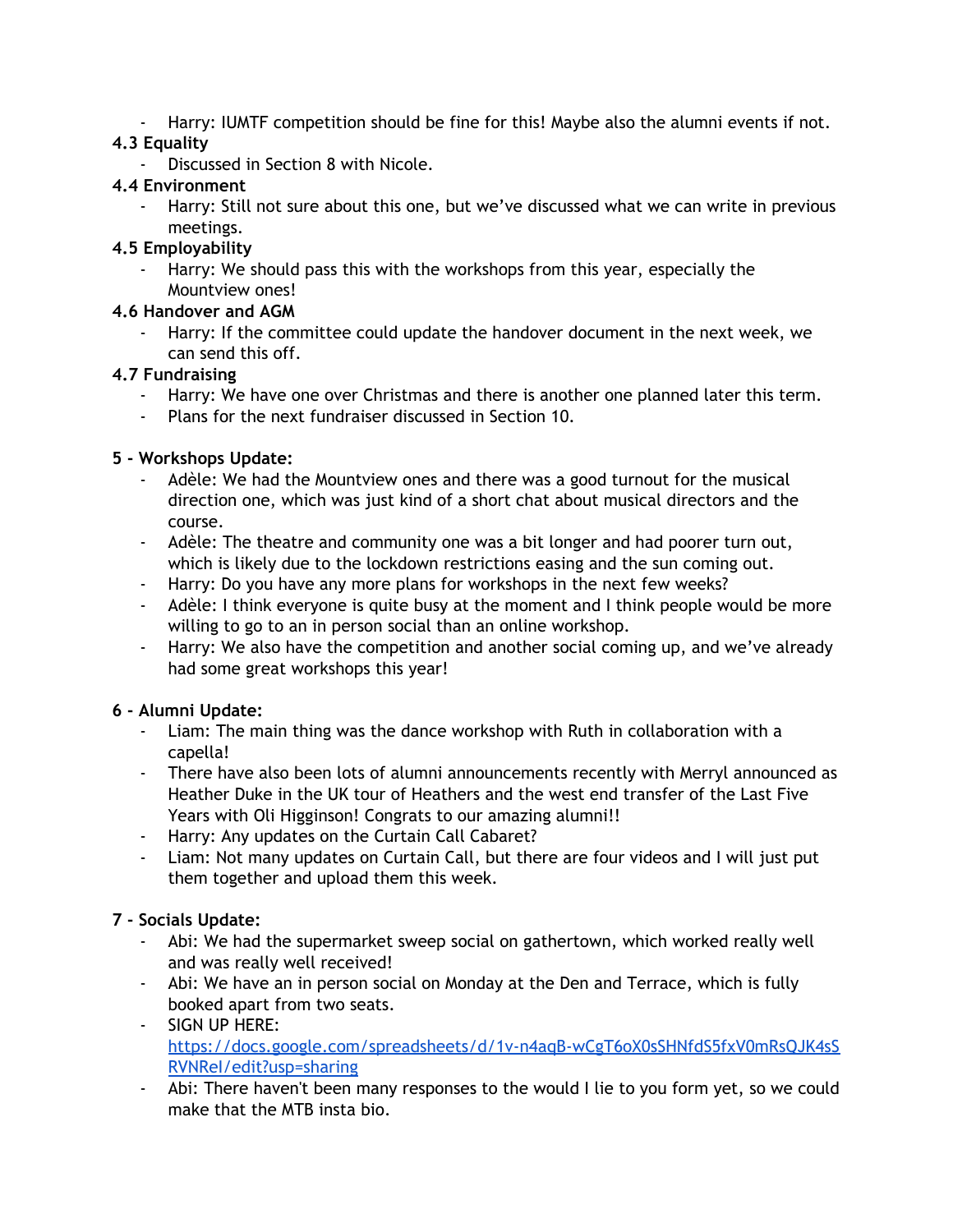- If you've signed up tell Abi and Nathan some lies !! ---->[https://forms.gle/MiqxKxY2WCh617v86](https://forms.gle/MiqxKxY2WCh617v86?fbclid=IwAR0F8CuK2DqvF_uLOh1yDonlMwmpOCRJxo1cAoTgPCR7IpdKUjz3_ZkPI-k)
- Abi: We discussed a potential tour date, but won't work due to timings. We are keen to do something after May 17th like a BBQ on the downs.
- If the Den and Terrace social goes well, we can have more socials there also!
- Abi: We may need to make an agreement with everyone coming to the social, so they understand the rules and consequences of breaking them.
- Abi: Perhaps a group chat to tell people about the rules and we also don't know what the consequences of breaking the rules are, do we want to take a hard line on it?
- Harry: A capella enforced that they can't come to another social if they don't follow rules.
- Liam: Maybe we could just ask people to leave after a warning, as wouldn't be fair to not have someone at the next social.
- Harry: Don't want people to jeopardize our reputation with a venue and SU would not be happy with us if we didn't encourage following the rules.
- ACTION Nicole and Abi: Discuss wording of social rules message.
- Abi: Another point is that there aren't many freshers, so it would be nice if we can encourage the last few sign ups to be new faces.
- ACTION Marine: Post on freshers group to encourage freshers to sign up for social.
- Abi: We were also wondering about getting people a free drink on MTB for the Den and Terrace.
- Harry: Needs to be discussed with Ben.

## **8 - Equality and Wellbeing Update:**

- Nicole: I'm just finishing the TB2 equalities form to send out in the next week or so.
- Nicole reached out to a mental health organisation who train committee members to help with mental health, but they only offered it to sport societies.
- Nicole: I might do a few more wellbeing posts on social media as well.
- Harry: For the BAS equality criterion, we can speak to Ben and get this done after the second report.

## **9 - Fresher Update:**

- Marine: Not much has changed since last meeting, but would be nice to post about the IUMTF competition to encourage freshers to audition, if there's no freshers multitrack.
- Harry: Not enough time to do freshers multitrack, but there's plenty to get involved with.
- Harry: Are freshers less likely to come to online events now Bristol is opening up again?
- Marine: People seem keen to be involved in the competition and will want to come to an in person social.
- Adèle: We could have a freshers mixer, with the committee, where we book a couple tables and invite all the freshers to get to know each other and meet in person. They might be intimidated to come to in person socials if it's just older years.
- Marine will work with Nathan and Abi on this.
- Abi: The engagement is very low on the freshers group, but definitely down for trying it, but concerned that no one would come.
- Adèle: We could also do it in a café and have brunch or something.
- Harry: Would be a good idea considering the AGM coming up as well.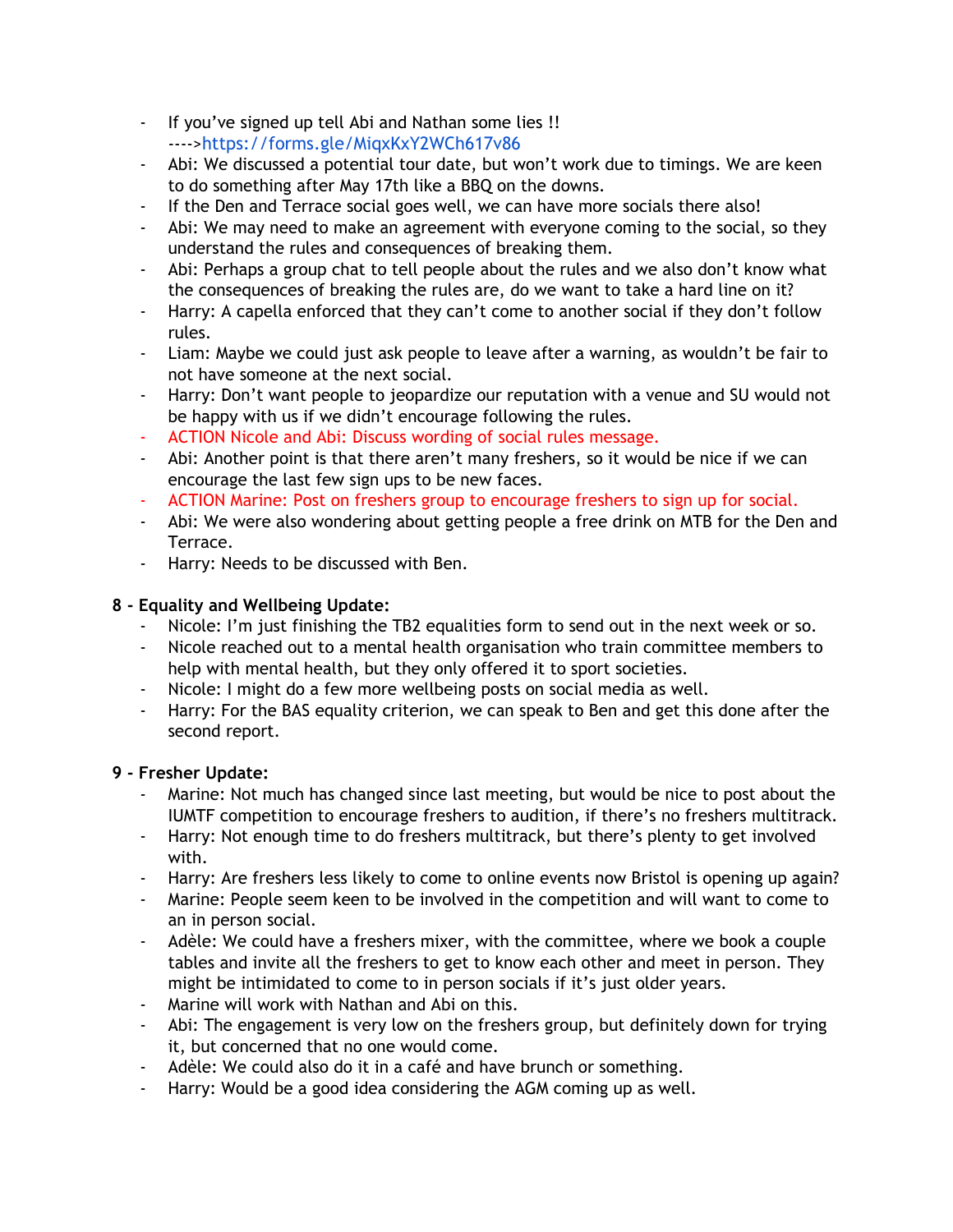## **10 - eVITA Cabaret:**

Harry: We have the cast now, but there was a low turnout in auditions, so there will we be 3 episodes rather than 5.

## **11 - Fundraising Event:**

- Nieve: We decided to change it to a 12 hour dance-a-thon to be more realistic, as 24 hours will be a bit difficult to fill and it will probably be 8am-8pm on the 21st April.
- Harry: When will sign ups start for that? After this meeting?
- Nieve: Yes we can do a sign up sheet with names next to a time slot so we can all take a shift. Also thinking about a social after the zoom call?
- Harry: Is this for next week? It may be quite soon after the Den and Terrace social.
- Nieve: The plan was to fit in before the end of April for the BAS.
- Harry: They extended the scheme to the 17th May, so we do have longer to submit now.
- Abi: We could do it the week after and ask the Den and Terrace to let us have the terrace area for the day and make it an in person event.
- Harry: We will pick a new date and make an event.

# **12 - IUMTF Update:**

# **12.1 Planning the Event**

- Harry: Nine unis have signed up to compete. Got the song lists and cast lists from all but one!
- It will be more similar to an in person competition with one multitrack, one solo and one small ensemble duet/trio.
- They will be posted separately over the second week of May.

# **12.2 MTB's Performances**

- Harry: We did a directors call out for all of the performances, but only had one director apply for the group performance, so we decided to take the solo and duet from online cabaret performances from this year and put the energy into creating the ensemble piece, which is This is Me.
- Harry: Auditions are up and will be extended to Sunday so we can push it on our socials, so have a 3 week turn around for the video.
- We also need to get an editor on board.
- Check out the event on facebook for info on auditions <https://www.facebook.com/events/233991518510509/>

# **13 - Into The Woods Update:**

- Harry: The last ever ITW update after all the books have been returned!!!
- We will hopefully be getting the deposit back soon (~£400)

## **14 - AGM:**

- Harry: The original planned date was May 15th, but the SU won't have a big space open and would prefer to not have another 6 hour zoom call, so maybe just speeches for President, Vice President, Social Secs and any constitutional amendments.
- Need to make an event and get an interest form out for an idea on numbers, because they may be lower than usual this year. We can also attach the role description document.
- A capella are doing a committee q and a, we could do something similar?